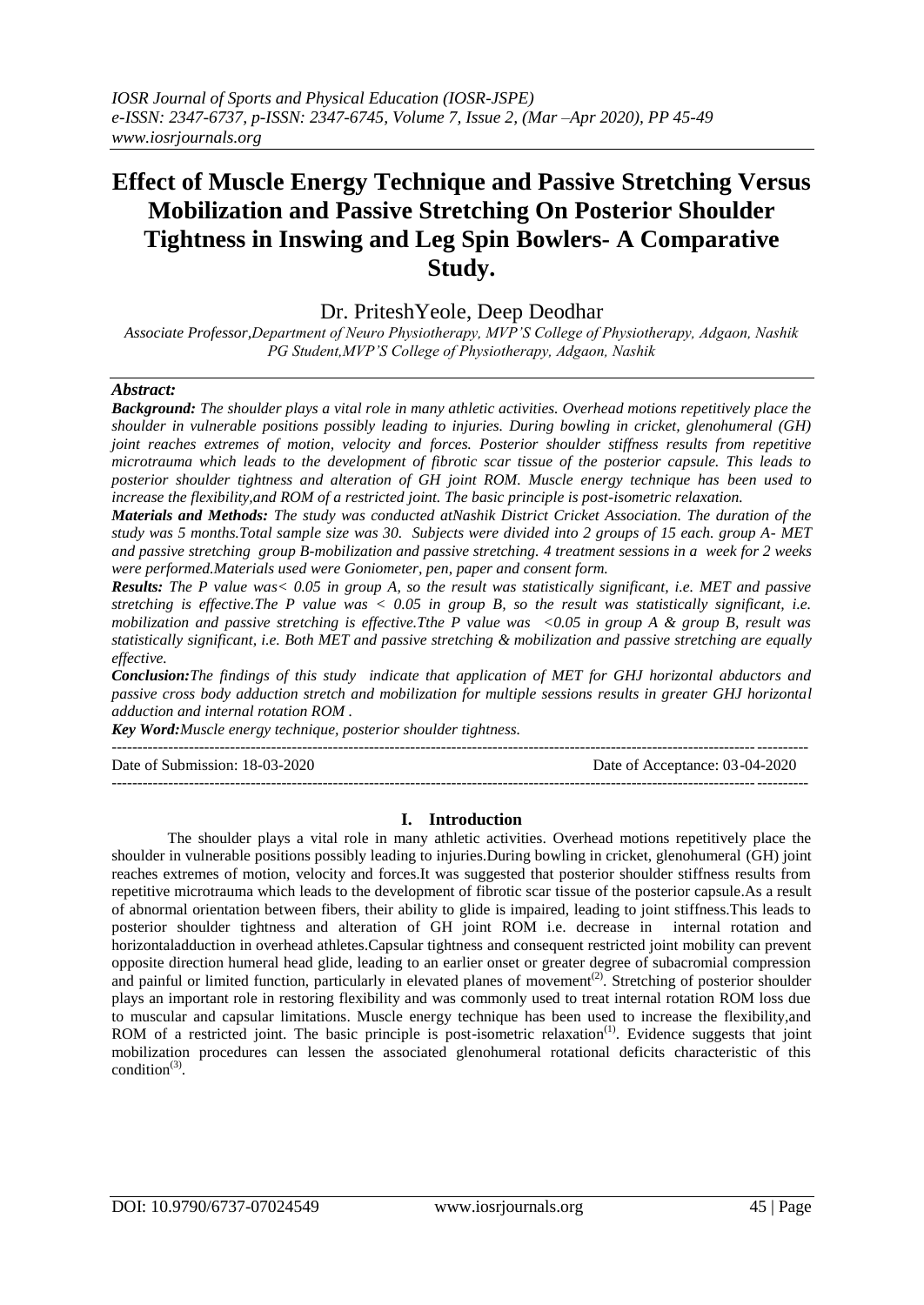# **II. Material and Methods**

**Type of study-**Comparative study **Sampling method-** convenient sampling **Sample size-**30 group A- MET and passive stretching (15) group B-mobilization and passive stretching. (15)

**Study setting-** Nashik District Cricket Association.

# **Duration of study-** 5 months

## **Materials used:**

Pen Paper Goniometer Consent form

## **Outcome measures:**

Range of motion for Internal rotation. Range of motion for horizontal adduction.

## **Inclusion criteria:**

Asymptomatic male bowlers(Inswing and leg spiners) Age group- 16 to 24 years Practicing regularly from atleast 1 year. Difference of more than 10 degrees in internal rotation compared to contralateral extremity.

# **Exclusion criteria:**

Previous History of shoulder surgery Previous manipulation under anesthesia on Dominant side Upper extremity injury in last six months.

## **Procedure methodology:**

Subjects were selected on the basis of inclusion and exclusion criteria. Written informed consent were taken from all the participants. Subjects were divided into 2 groups: group A- MET and passive stretching group B-mobilization and passive stretching.

In initial evaluation session, the athletes were interviewed and the baseline outcomes of posterior shoulder tightness and glenohumeral joint horizontal adduction, internal rotation ROM were obtained. **Procedure-**

1) **Glenohumeral internal rotational ROM**- Athlete in supine, with the shoulder abducted 90° and the elbow flexed 90°. The fulcrum was placed on olecranon process, movable arm parallelto ulna, stable arm perpendicular to ground. Glenohumeral joint was passively internally rotated. When the the scapula starts to protract, the measurement was taken by the examiner $^{(1)}$ .

2) **Glenohumeral horizontal adduction ROM**- Athlete in supine, with both shoulders flat against the plinth. The test shoulder was placed in 90° of abduction, and elbow in 90°. The fulcrum was placed on the tip of acromion process. Movable arm & stable arm, both parellel to humerus. Athlete's distal arm was grasped and then the humerus was passively horizontally adducted. When the first tissue resistance reached, goniometer was aligned along the midline of the humerus for measurement $(1)$ .

**group A- MET and stretching**- In MET(postisometric relaxation) for GH joint horizontal abductors the intervention was given as follows - athlete in supine position on the plinth. The lateral border of the scapula stabilized, and with the elbow flexed, athlete's shoulder horizontally adducted to the first barrier of motion. The athlete was instructed to perform a 7-second isometric contraction at approximately 25% of maximal effort in the direction of horizontal abduction, against an opposing force provided by the examiner at the distal humerus $^{(1)}$ .

The athlete was instructed to relax, and a new movement barrier was then engaged. This was performed for a total of 3 repetitions and 4 such sessions were done in a week for 2 weeks.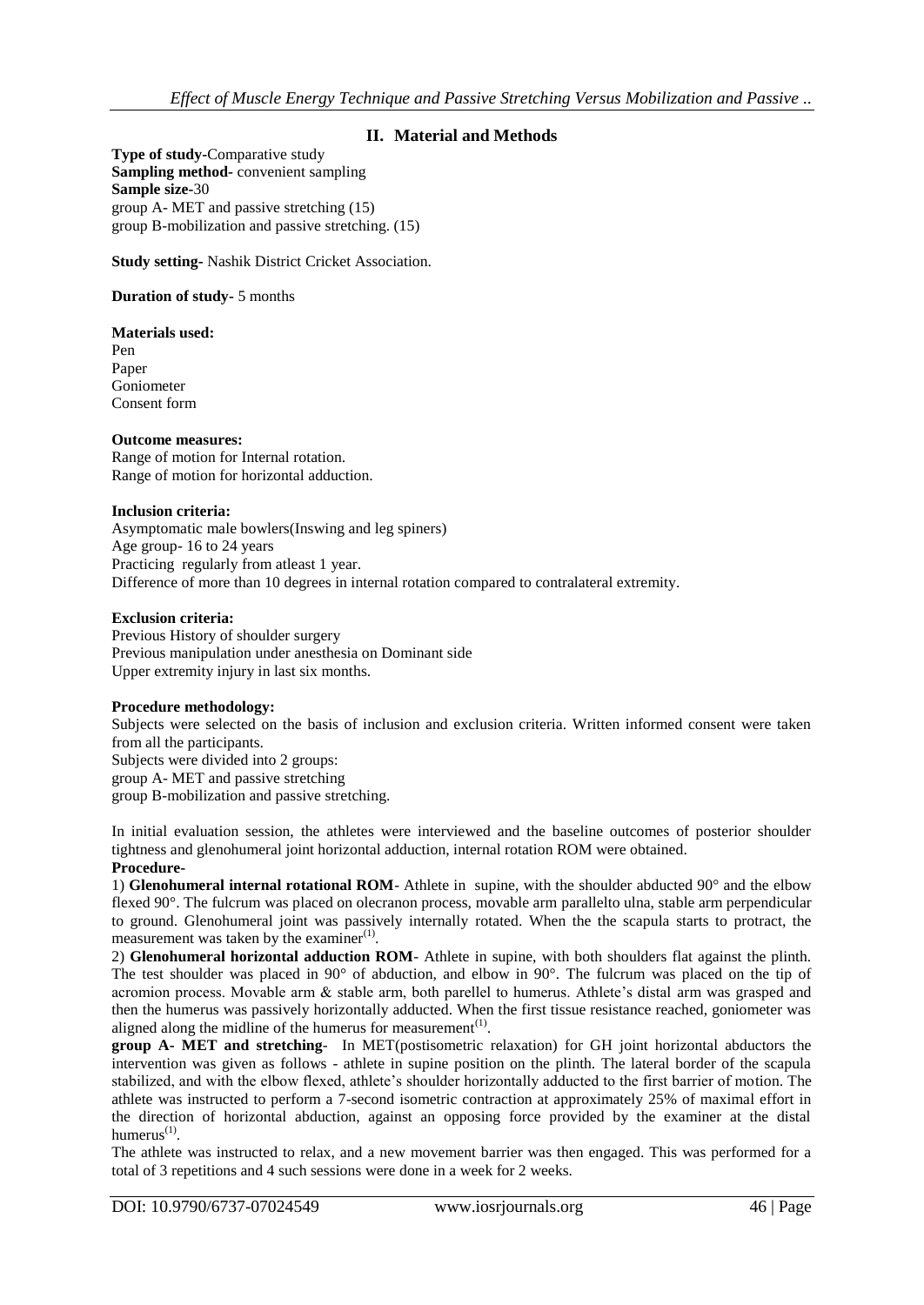**Passive stretching-** athlete in supine on the plinth, the humerus brought into 90 degrees of abduction and elbow in 90 degrees of flexion with neutral rotation at the GH joint. The scapula manually stabilized at the acromion and humerus passively brought into adduction till the level of discomfort. Stretch maintained for 30 seconds, repeated 3 times in each session and 4 such sessions were undertaken in a week for 2 weeks<sup>(2)</sup>.

# **group B-mobilization and passive stretching-**

**Mobilization**-Subject was made to lie supine. Shoulder flexed to 90 ° and elbow flexed to 90 °. arm supported with therapist trunk; with one hand distal humerus was grasped. By placing another hand on the top of elbow, mobilizing force was given. Humeral head was glided posteriorly. The hold time was for 1 minute. 10 repetitions were done in 1 session and 4 sessions were done in a week for 2 weeks<sup>(2)</sup>.

**Passive stretching-** athlete in supine on the plinth, the humerus brought into 90 degrees of flexion and elbow in 90 degrees of flexion with neutral rotation at the GH joint. The scapula manually stabilized at the acromion and humerus passively brought into adduction till the level of discomfort. Stretch maintained for 30 seconds, repeated  $\overline{3}$  times in each session and 4 such sessions were undertaken in a week for 2 weeks<sup>(2)</sup>.

## **Statistical analysis:**

- Repeated Measure ANOVA- within the group
- Unpaired t test- Between the groups

# **III. Result**

## **Repeated Measure ANOVA test**

# **Group A:**

Comparison of means of shoulder Internal Rotation range of motion at different intervals(pre,  $1<sup>st</sup>$  week &  $2<sup>nd</sup>$ week) in MET & passive stretching group:

| Table 1-                 |             |      |                |                |               |  |
|--------------------------|-------------|------|----------------|----------------|---------------|--|
| <b>Internal Rotation</b> | <b>Mean</b> | S.D  | <b>P</b> value | <b>F</b> value | <b>Result</b> |  |
| Pre                      | 49          | 38.7 |                |                |               |  |
| $1st$ week               | 58.2        | 2.39 |                |                |               |  |
| $2nd$ week               | 68.33       | 2.43 |                |                |               |  |
|                          |             |      | 0.0001         | 615.41         | Significant   |  |

As p is 0.0001 the result is significant.

Comparison of means of shoulder Horizontal adduction range of motion at different intervals(pre,  $1^{st}$  week &  $2^{nd}$ week) in MET & passive stretching group:

| Table 2-                       |             |      |                |                |               |  |  |
|--------------------------------|-------------|------|----------------|----------------|---------------|--|--|
| <b>Horizontal</b><br>adduction | <b>Mean</b> | S.D  | <b>P</b> value | <b>F</b> value | <b>Result</b> |  |  |
| Pre                            | 82.66       | 5.93 | 0.0001         |                | Significant   |  |  |
| $1st$ week                     | 92.46       | 5.96 |                | 555.93         |               |  |  |
| $2nd$ week                     | 101.13      | 4.70 |                |                |               |  |  |

As p is 0.0001 the result is significant.

# **Group B:**

Comparison of means of shoulder Internal Rotation range of motion at different intervals(pre,  $1^{st}$  week  $\& 2^{nd}$ week) in mobilization & passive stretching group:

| Table 3:                 |             |            |         |                |               |  |
|--------------------------|-------------|------------|---------|----------------|---------------|--|
| <b>Internal Rotation</b> | <b>Mean</b> | <b>S.D</b> | P value | <b>F</b> value | <b>Result</b> |  |
| Pre                      | 43.66       | 3.99       | 0.0001  | 589.66         | Significant   |  |
| $1st$ week               | 53.8        | 3.78       |         |                |               |  |
| $2nd$ week               | 63.46       | 4.42       |         |                |               |  |

As p is 0.0001 the result is significant.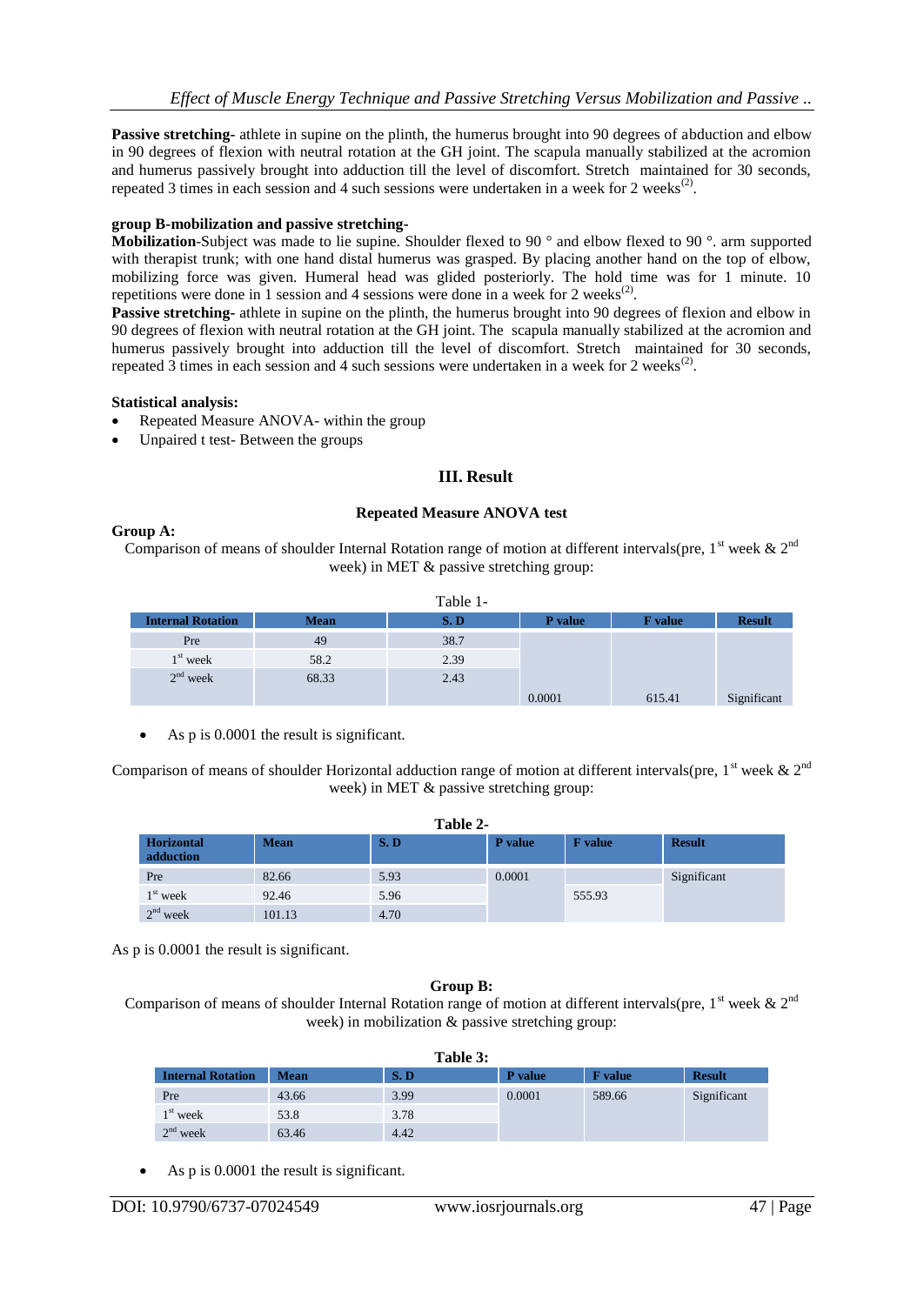Comparison of means of shoulder Horizontal adduction range of motion at different intervals(pre,  $1<sup>st</sup>$  week  $\&$  2<sup>nd</sup> week) in mobilization  $\&$  passive stretching group:

| Table 4-                       |             |      |                |                |               |  |
|--------------------------------|-------------|------|----------------|----------------|---------------|--|
| Horizontal<br><b>Adduction</b> | <b>Mean</b> | S.D  | <b>P</b> value | <b>F</b> value | <b>Result</b> |  |
| Pre                            | 88          | 4.55 | 0.0001         | 207.12         | Significant   |  |
| $1st$ week                     | 96          | 3.56 |                |                |               |  |
| $2nd$ week                     | 104.66      | 3.99 |                |                |               |  |

As p is 0.0001 the result is significant.

## **Unpaired t test**

Comparison of means of shoulder Internal Rotation range of motion between group A and group B: **Table 5-**

| .                        |                |                |         |         |               |  |  |
|--------------------------|----------------|----------------|---------|---------|---------------|--|--|
| <b>Internal Rotation</b> | <b>Group A</b> | <b>Group B</b> | P value | t value | <b>Result</b> |  |  |
| Pre                      | 49             | 43.66          | 0.0009  | 3.72    | significant   |  |  |
| $1st$ week               | 58.2           | 53.8           | 0.0007  | 3.81    |               |  |  |
| $2nd$ week               | 68.33          | 63.46          | 0.0008  | 3.73    |               |  |  |

As p<0.05 the result is significant.

Comparison of means of shoulder Horizontal Adduction range of motion between group A and group B:

| Table 6-                |                |                |         |         |               |  |  |
|-------------------------|----------------|----------------|---------|---------|---------------|--|--|
| Horizontal<br>adduction | <b>Group A</b> | <b>Group B</b> | P value | t value | <b>Result</b> |  |  |
| Pre                     | 82.66          | 88             | 0.0099  | 2.76    | significant   |  |  |
| $1st$ week              | 92.46          | 96             | 0.0396  | 2.15    |               |  |  |
| $2nd$ week              | 101.13         | 104.66         | 0.0349  | 2.21    |               |  |  |

As  $p<0.05$  the result is significant.

# **IV. Discussion**

The P value for repeated measure ANOVA Test in group A is 0.0001. So result is statistically significant, i.e. MET and passive stretching is effective.

Outcome variables were ROM of internal rotation and horizontal adduction taken pre intervention, at the end of 1st week ( post 4 sessions) and at the end of 2nd week (post 8 sessions) . Internal rotation and horizontal adduction improved after MET for horizontal abductors.

Khushboo and Charu (2013) suggested that the mechanism underlying the improvement in the ROM in MET group could be because of reflex muscle relaxation and tissue texture changes following MET.

Muscle relaxation following isometric contraction is claimed to be mediated by the golgi tendon organ with its inhibitory influence on the α-motor neuron pool and by reciprocal inhibition from contraction of a muscle antagonists $^{(1)}$ .

Physiologic changes occur following MET which include Golgi tendon organ activation which results in direct inhibition of agonist muscles, a reflexive reciprocal inhibition occurs at the antagonistic muscles, and as the patient relaxes, agonist and antagonist muscles remain inhibited allowing the joint to be moved further into the restricted range of motion $(1)$ .

Adel Rashad Ahmed (2011) determined that MET may produce an increase in muscle length by a combination of creep and plastic change in the connective tissue. The probably mechanism of increasing muscle extensibility involves both neurophysiological (including changes to stretch tolerance) and mechanical factors (such as viscoelastic and plastic changes in the connective tissue elements of the muscle). Also, the effectiveness MET was attributed to the inhibitory Golgi tendonreflex. This reflex is believed to be activated during isometric contraction of muscle, which is claimed to produce stretch on the golgi tendon organs and a